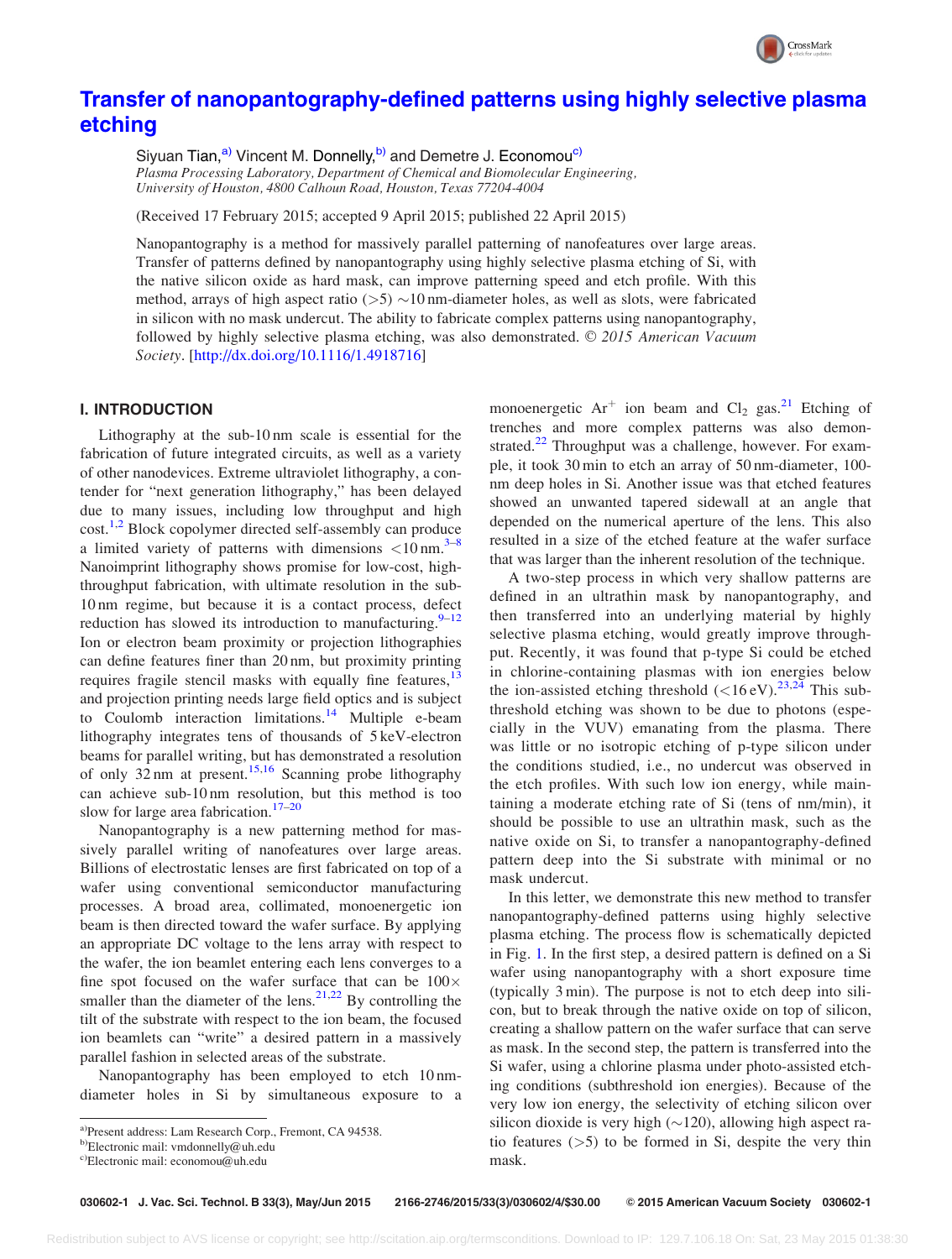<span id="page-1-0"></span>

FIG. 1. (Color online) Transfer of patterns defined by nanopantography using highly selective plasma etching: (a) Schematic of lens structure. (b) A DC potential is applied between the metal and the silicon wafer to focus the ion beamlet. A shallow pattern is formed by nanopantographic etching of the native oxide of silicon using a focused  $Ar^+$  ion beam and  $Cl_2$  gas. (c) Pattern formed in (b) is transferred deep into silicon by highly selective chlorine plasma etching using native oxide of silicon as a hard mask.

#### II. EXPERIMENT

The nanopantography apparatus was the same as that described by Xu *et al.*,  $^{22}$  except that a new high density inductively coupled plasma source was installed to achieve higher beam current with a narrower ion angular distribution. Monoenergetic ions were extracted through a grid using a pulsed plasma technique.<sup>25</sup> Ions traveled to the sample,  $60 \text{ cm}$ downstream from the extraction grid, drifting through a region that was differentially pumped (pressure =  $5 \times 10^{-6}$  Torr during processing) to minimize collisions with the background gas.

Electrostatic lenses were fabricated on a Si substrate using standard semiconductor manufacturing techniques. The lens structure is shown in Fig.  $1(a)$ . A 150 nm sputter deposited Al layer was separated from the p-Si substrate by 1000 nm of thermally grown oxide. The metal-oxide-silicon structure comprises an electrostatic lens that focuses the ion beamlets entering the structure. The lenses used in this work had a diameter of 650 nm and a focal length of 1150 nm  $(150 \text{ nm } Al + 1000 \text{ nm } SiO<sub>2</sub>)$ . The lens array had a pitch of 1.15  $\mu$ m in both x and y directions, over a 2  $\times$  5 mm<sup>2</sup> area of the sample, which corresponded to a total of  $7.5 \times 10^6$ lenses.

During the last step of the lens fabrication process,  $SiO<sub>2</sub>$ etching with Al as the mask,  $SiO<sub>2</sub>$  was completely removed by over-etching, exposing the Si underneath. After fabrication, lenses were exposed to ambient air, forming a native oxide with a saturated thickness of  $\sim$ 16–20 Å.<sup>[26,27](#page-3-0)</sup> For such a thin oxide layer, any charge deposited on the surface by the ion beam is expected to be neutralized by a leakage current to the substrate, thus avoiding charging of the oxide, which would lower the energy of the ion beam striking the substrate and distort the ion focus.

Si substrates patterned with the electrostatic lens arrays described above were loaded into the nanopantography processing chamber, and oriented perpendicular to the ion beam direction. The Si substrate was electrically connected to ground, while the Al layer on top was DC biased with the optimum voltage of 96.8 V, determined by experiments and simulations to yield the minimum focal spot size of  $Ar^+$ , with the measured ion energy of  $107 \text{ eV}$ . Cl<sub>2</sub> was then admitted into the processing chamber through a leak valve such that the pressure in the processing chamber was  $3.0 \times 10^{-5}$  Torr. (The base pressure was  $1.0 \times 10^{-7}$  Torr.) The nearly monoenergetic  $(3 \text{ eV}$  FWHM)  $Ar^+$  beam was extracted from a pulsed inductively coupled plasma using synchronized bias on a boundary electrode. $25$  The ion beam current density at the sample location was measured to be  $1 \mu A/cm^2$ . The substrate holder could be tilted independently in two dimensions with a computer controlled accuracy of  $\pm 0.015^{\circ}$ , allowing writing of any arbitrary, non-reentrant pattern. After etching nanopatterns through the native oxide, to expose the underlying silicon, the sample was taken out of the nanopantography apparatus and was quickly transferred to the plasma etching reactor. During the less than 5 min exposure to ambient air, one would expect no more than a few monolayers of oxide regrowing on the silicon surface.

Chlorine plasma etching was carried out in a Tokyo Electron Radial Line Slot Antenna ( $RLSA$  $@$ ) reactor. The 1500 W microwave excited plasma has a very low electron temperature  $(T_e \sim 1 \text{ eV}$  at 5 mTorr) above the wafer, as determined by Langmuir probe analysis.<sup>[28](#page-3-0)</sup> With no RF bias on the electrically floating wafer stage, the ion bombardment energy is expected to be  $\sim 5T_e^{29}$  $\sim 5T_e^{29}$  $\sim 5T_e^{29}$  and therefore below the threshold for ion-assisted etching of silicon.

Silicon samples were mounted, using Fomblin $\odot$  oil, at the center of a 200 mm diameter silicon wafer that was positioned 40 cm below the quartz window through which the microwaves were fed. Samples with a lens structure fabricated on them, but not exposed to nanopantography, were used to measure the Si etching rate and ascertain the plasma etch resistance of the native oxide of silicon under the chosen plasma conditions. An induction period of about 7 min was observed before Si etching commenced, corresponding to breaking through the native oxide. After this induction period, silicon etched at a constant rate of  $\sim$ 30 nm/min. After plasma etching, samples were cleaved and examined by scanning electron microscopy.

#### III. RESULTS AND DISCUSSION

A feasibility experiment was carried out by forming a hole at the center of the bottom of each lens. The focusing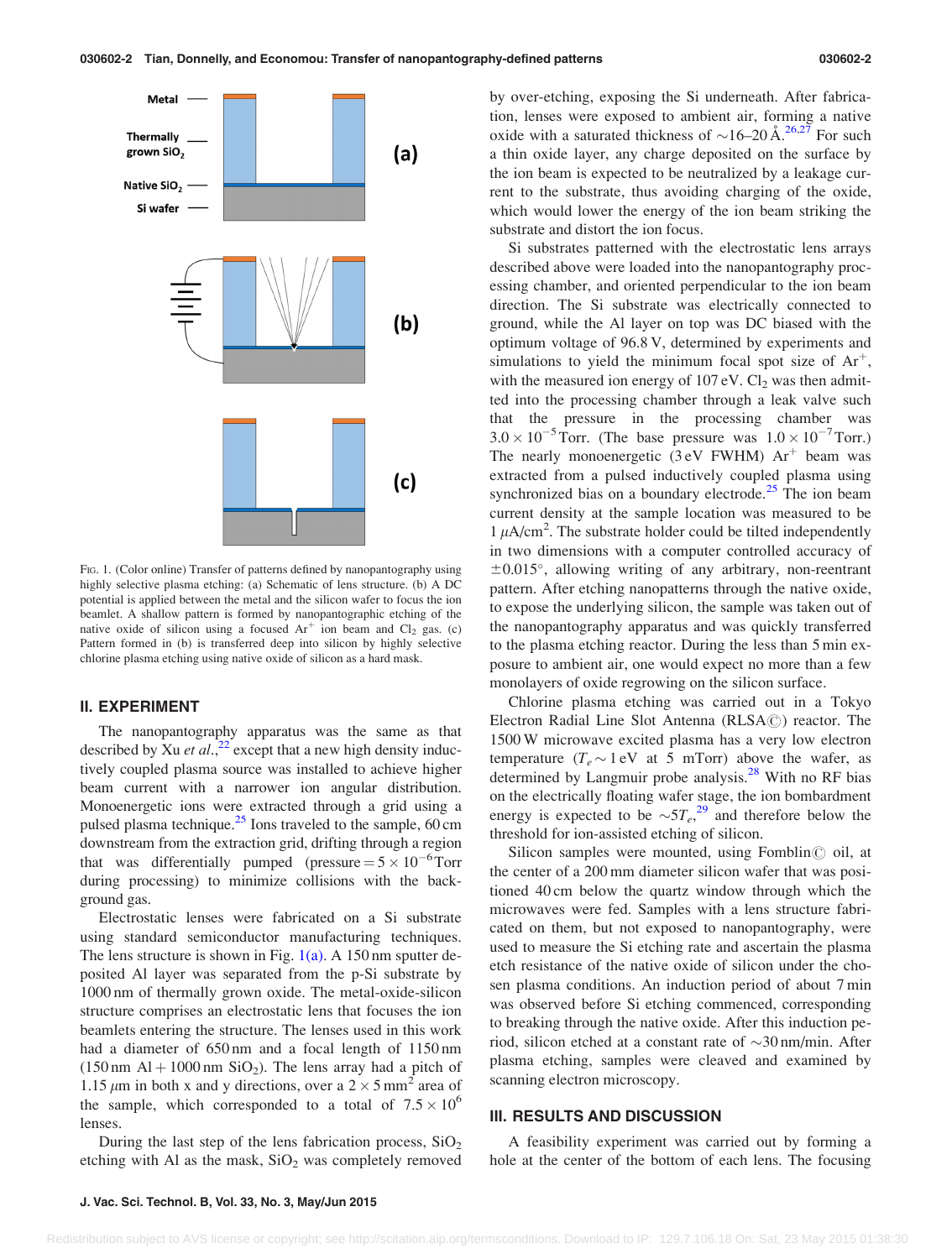

FIG. 2. Hole etched in silicon using the present method of pattern transfer. After plasma etching, hole surface diameter and depth are 15 and 80 nm, respectively.

voltage was set at 96.8 V. For a nanopantography process time of 3 min, the silicon was etched less than 10 nm-deep [Fig.  $2(a)$ ]. After chlorine plasma etching for 7 min, using the parameter values given above, the hole was 80 nm deep, while the rest of Si surface was successfully protected by the native oxide [Fig. 2(b)]. With an etching rate of 30 nm/min, it would be expected to take only 2.7 min to etch Si to a depth of 80 nm. It is possible that upon air exposure, a few monolayers of native oxide reformed in the spots cleared by nanopantography, requiring 4.3 min to be removed in the chlorine plasma. We have observed, however, that the etching rate slows down with time in small features, leading to the more likely conclusion that aspect ratio dependent etching limits the depth of these features.

Lines were also written by nanopantography, using the optimum focusing voltage of 96.8 V and a 50 s dwell time



FIG. 3. 12.5 nm-wide, 200 nm-long line etched in silicon using the present method of pattern transfer. The depth was  $80 \text{ nm}$  (aspect ratio  $> 6$ ). Scale bar is 100 nm.



FIG. 4. Interlocking "UH" logo etched in silicon using the present method of pattern transfer. Only 80 of the  $7.5 \times 10^6$  lenses are shown. The thinnest line is  $\sim$ 13 nm.

per exposure step. The exposure step size was 3.4 nm, achieved by tilting the sample stage  $0.17^{\circ}/\text{step}$ . The equivalent writing speed is 4.1 nm/min. A 200 nm-long trench with 12.5 nm width was obtained using chlorine plasma etching after nanopantography patterning (Fig. 3). The depth of the Si trench was  $\sim 80$  nm, resulting in an aspect ratio (depth/ width) of 6.4. Since there are  $7.5 \times 10^6$  lenses on the wafer, the overall writing speed is 3 cm/min. This speed can be readily increased to 160 cm/min by fabricating  $400 \times 10^6$ lenses with 1  $\mu$ m pitch, over an area of 2 cm  $\times$  2 cm. These values can be compared to the 10 cm/h e-beam writing speed for similarly sized  $(\sim 10 \text{ nm})$  features.<sup>[30–32](#page-3-0)</sup>

Finally, interlocking "UH" logos were written over  $225 \text{ nm} \times 250 \text{ nm}$  areas with an exposure step size of 3.4 nm and dwell time of 50 s (Fig. 4). The thinnest line near the crossing point of the right vertical line of letter U and the horizontal line of letter "H" is  $\sim$ 13 nm-wide.

Using highly selective chlorine plasma etching to transfer patterns, defined by nanopantography, results in improvement in both writing speed and feature resolution. Instead of etching a 100 nm-deep feature in Si, only a  $1-2$  nm of  $SiO<sub>2</sub>$ needs to be removed, and this reduces the nanopantography process time from 30 min to 50 s. In addition, the resolution is improved because a much thinner layer of material has to be removed by nanopantography. Because the ion beam focus spot is only 6–7 nm (based on the smallest feature obtained) roughly equal to the FWHM of 8 nm found in simulations for this lens diameter and numerical aperture  $NA = 0.28$ , the depth of focus (DOF) of the beam is shallow, i.e., only  $\sim$ 20 nm.<sup>33</sup> Etching beyond the range of the DOF would create features larger than the focal spot size, degrading the inherent resolution. By reducing the etched thickness to a few nanometers, the etched layer completely falls into the DOF of the ion beamlets, resulting in better resolution.

#### IV. SUMMARY AND CONCLUSIONS

In summary, transfer of patterns defined by nanopantography was demonstrated using highly selective chlorine plasma etching. The native oxide of silicon served as a hard mask,